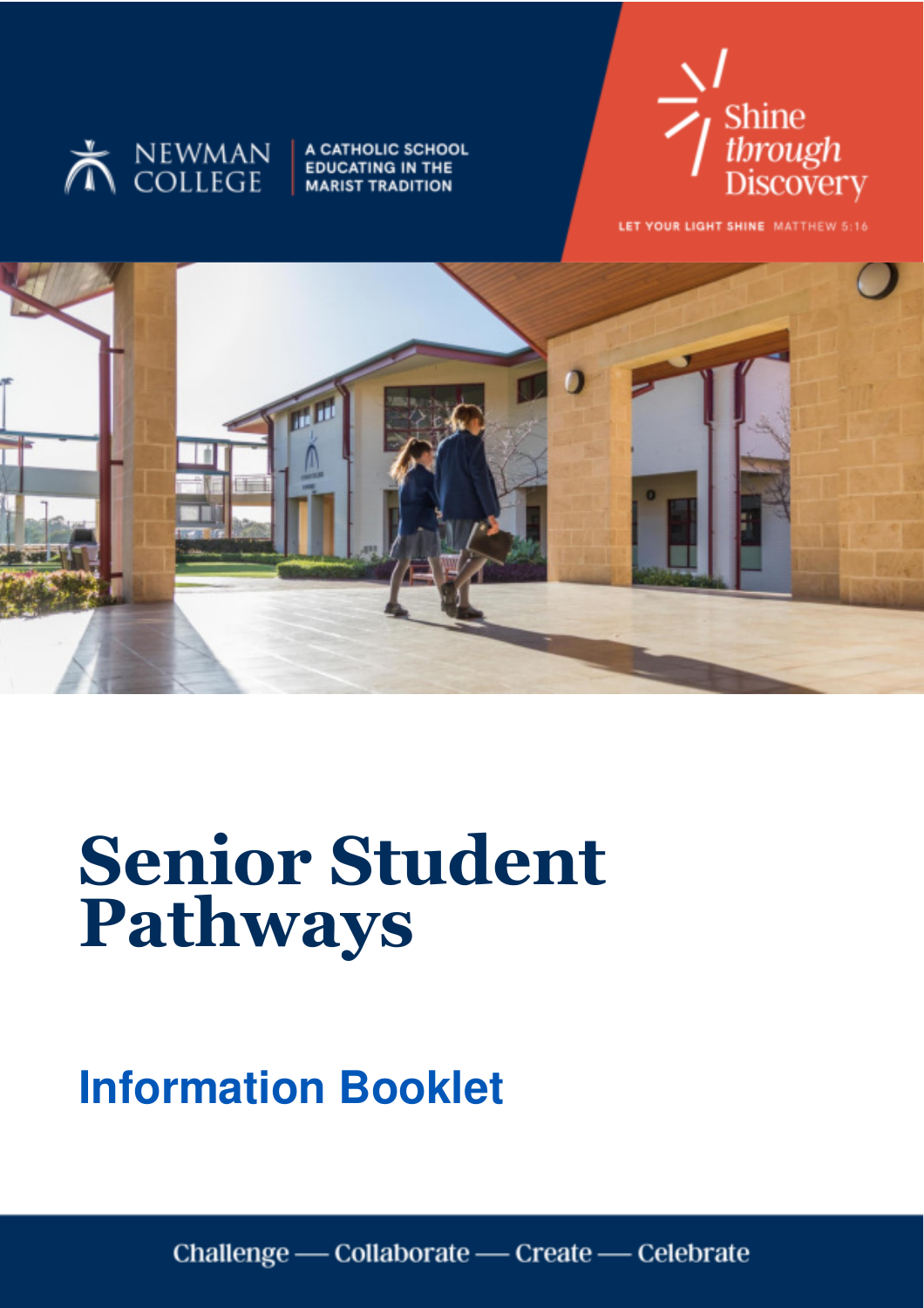

### **Contents**

| Overview of the Pathways support program at Newman College 10 |  |
|---------------------------------------------------------------|--|
|                                                               |  |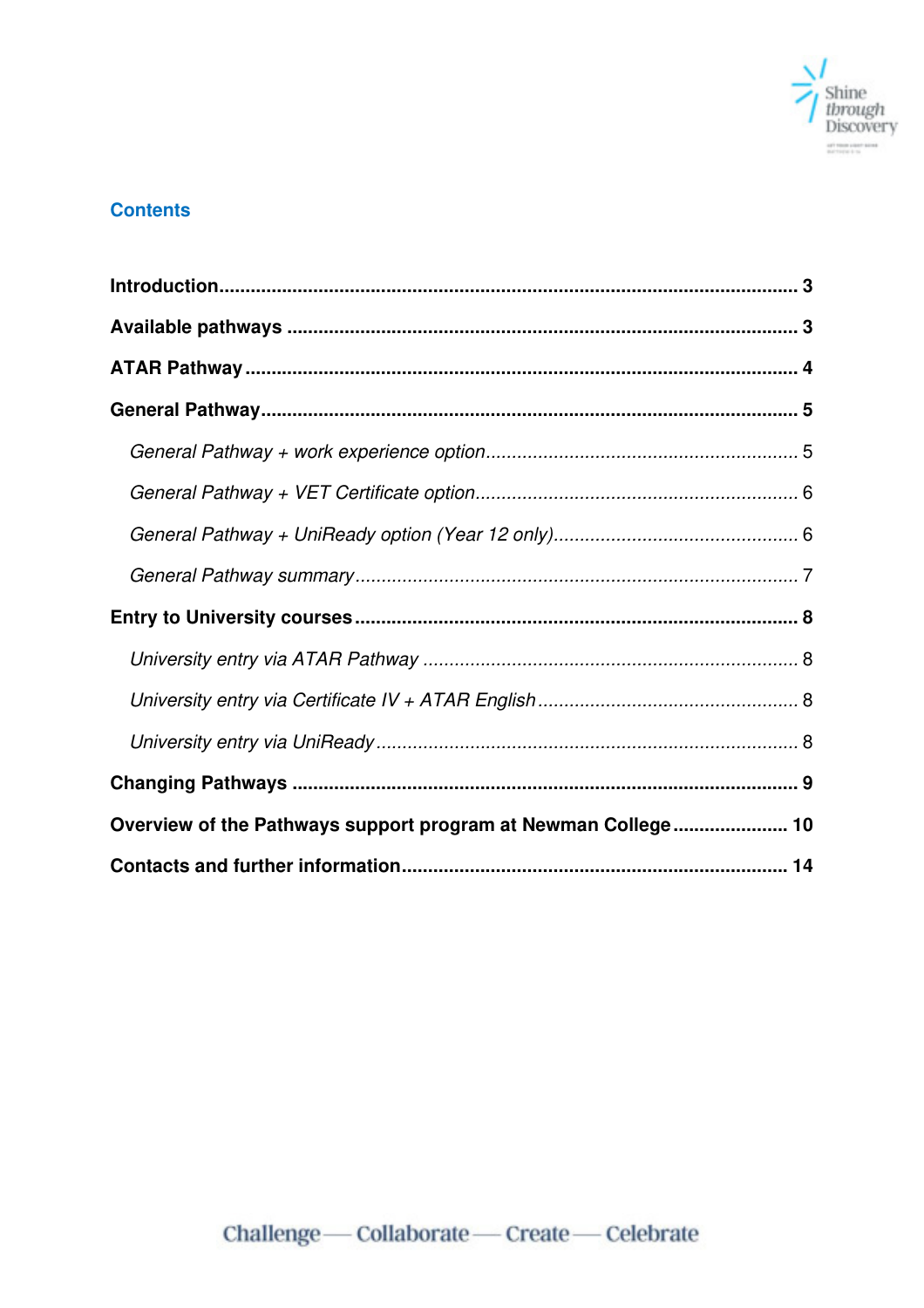

#### <span id="page-2-0"></span>**Introduction**

In recent years there have been significant changes to the options available to students in Years 10, 11 and 12. The purpose of this booklet is to provide a summary of the different pathways available in the senior years of secondary schooling, and to inform families, students and staff of the various processes undertaken at Newman College to ensure the best outcomes for all our students.

#### <span id="page-2-1"></span>**Available pathways**

There are two pathways available for students in Year 11 and 12 at Newman College. Whilst students will make an initial pathway selection in Year 10, often it is possible to change pathways during Year 11 and 12. The two pathways are:

#### **1. ATAR Pathway**

For students who aspire to University entry, particularly to courses with an ATAR above 70; have met the prerequisites for entry to ATAR subjects in Year 11; and are prepared to undertake the demanding study load associated with the ATAR Pathway.

#### **2. General Pathway**

For students who aspire to a range of destinations, including University, TAFE, appren*ticeships and/or direct entry to the workforce. Please see the 'General Pathway' section below for more detail.*

Both pathways are explained in detail later in this booklet.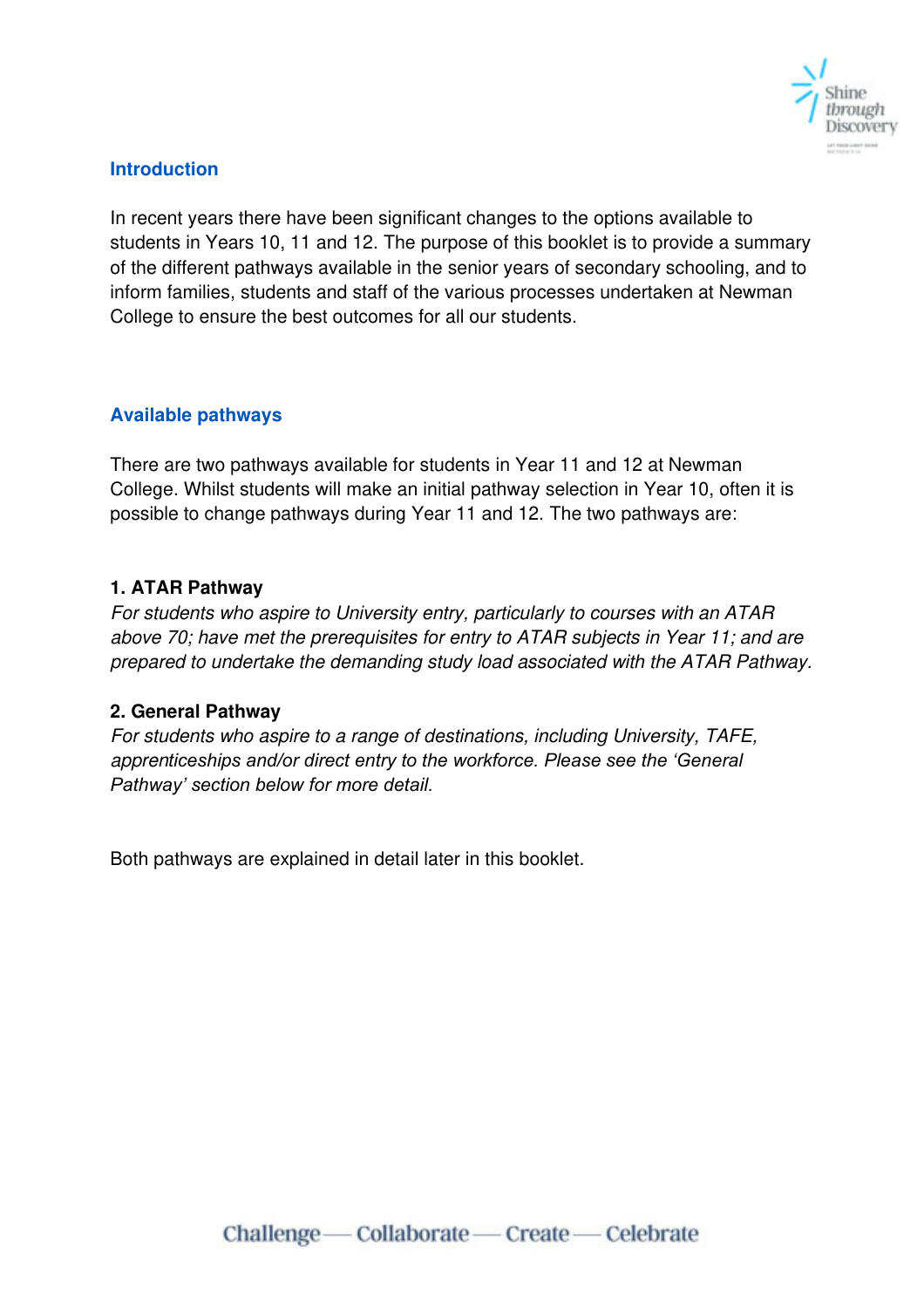

#### <span id="page-3-0"></span>**ATAR Pathway**

Students undertaking the **ATAR Pathway** are typically aiming to enter University as their next educational destination.

The ATAR Pathway is the right pathway for students who:

- $\checkmark$  Aspire to University entry, particularly to courses with an ATAR above 70.
- $\checkmark$  Have met the prerequisites for entry to ATAR subjects in Year 11.
- $\checkmark$  Are prepared to undertake the demanding study load associated with the ATAR Pathway.

| <b>ATAR Pathway summary</b> |                                                                                                                                                                                                                                |  |  |  |
|-----------------------------|--------------------------------------------------------------------------------------------------------------------------------------------------------------------------------------------------------------------------------|--|--|--|
| Year 10                     | Meet the prerequisites for entry to ATAR-level subjects in Year 11.<br>Ensure that any necessary prerequisite ATAR subjects for desired<br>University courses are studied in Year 11 and 12.                                   |  |  |  |
|                             | ↓                                                                                                                                                                                                                              |  |  |  |
| Year 11                     | Undertake at least 4 ATAR subjects.<br>(Recommended to study 5 or 6 ATAR subjects)                                                                                                                                             |  |  |  |
|                             | Ψ                                                                                                                                                                                                                              |  |  |  |
| Year 12                     | Undertake at least 4 ATAR subjects.<br>(Usually recommended to study 5 or 6 ATAR subjects)<br>Sit the ATAR examinations for each ATAR subject.<br>Attain a sufficient ATAR rank for entry into University / desired<br>course. |  |  |  |
|                             | ↓                                                                                                                                                                                                                              |  |  |  |
| <b>After</b><br>school      | University.                                                                                                                                                                                                                    |  |  |  |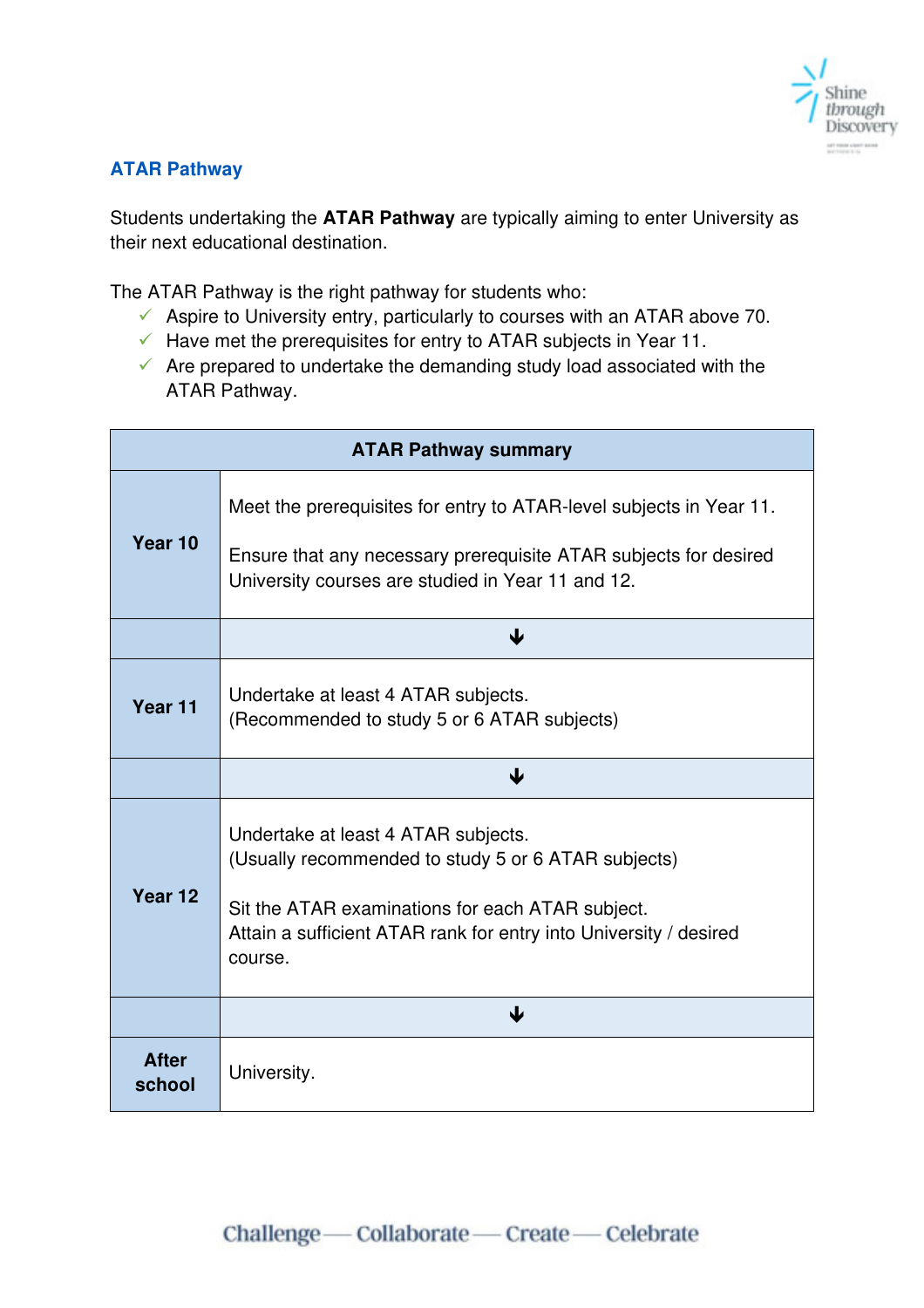

#### <span id="page-4-0"></span>**General Pathway**

Students undertaking the **General Pathway** may aspire to several different postschool options.

The General Pathway is the right pathway for students who:

- $\checkmark$  Aspire to University entry, particularly to courses with an ATAR of 70.
- $\checkmark$  Wish to enter an apprenticeship / traineeship.
- $\checkmark$  Wish to undertake further studies at TAFE (Certificate or Diploma)
- $\checkmark$  Would like to enter the workforce after school.

Students undertaking the General Pathway can select additional optional programs, depending on their educational needs and post-school aspirations. These additional optional programs are explained in more detail in the following sections.

#### <span id="page-4-1"></span>General Pathway + work experience option

General Pathway students can choose to participate in the College's work experience program. This program is known as 'Onsite'.

Students who are engaged in Onsite will attend their chosen workplace one day per week for approximately 20 weeks of the school year (that is, 20 days in total).

Onsite has many benefits, including:

- Work skills and knowledge
- Confidence and responsibility
- Establishing connections with employers for future job opportunities
- Credit towards WACE (secondary graduation)

Further information about Onsite can be found at: <https://www.newman.wa.edu.au/careers-transition/>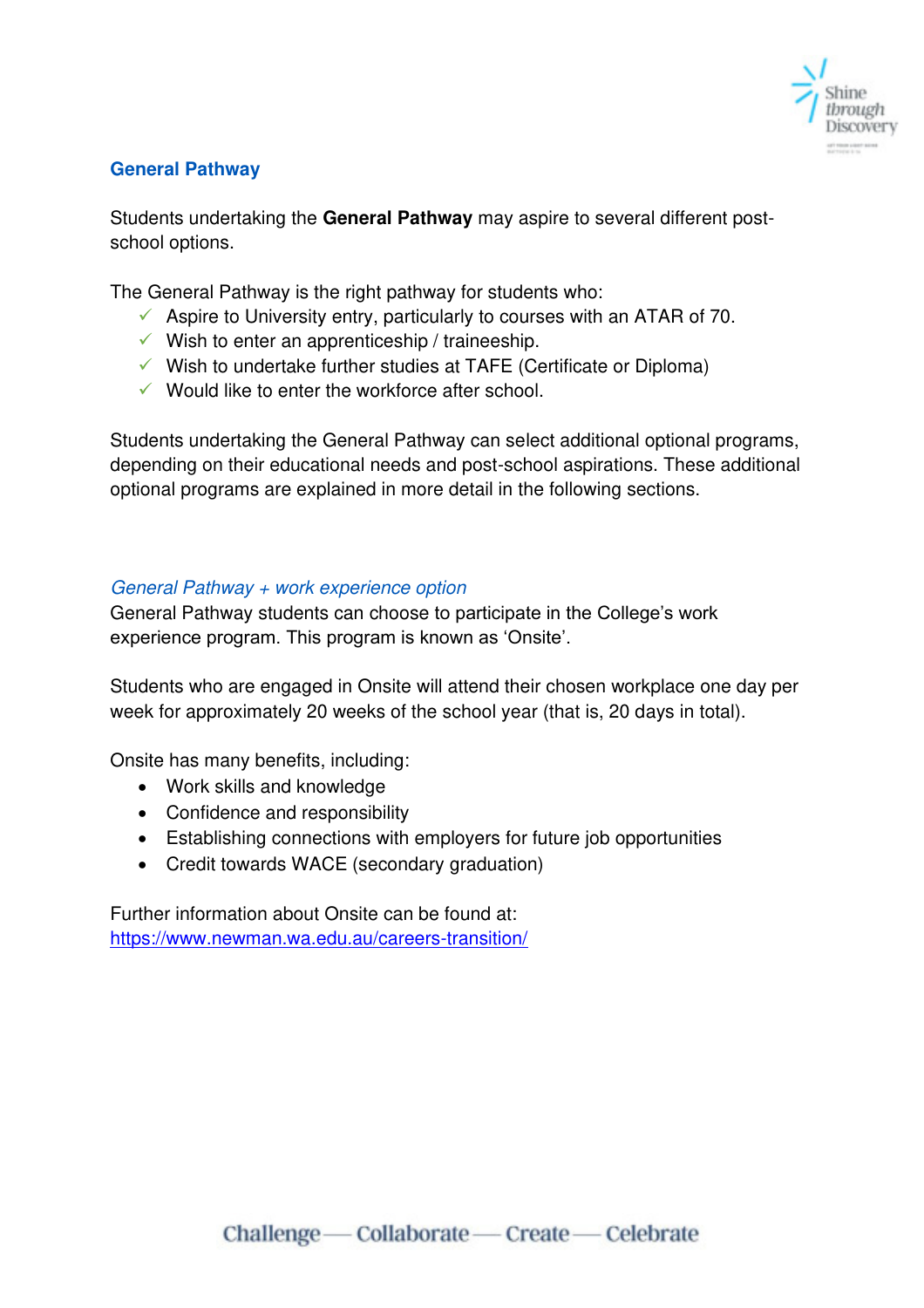

#### <span id="page-5-0"></span>General Pathway + VET Certificate option

General Pathway students can choose to study a VET Certificate in addition to their school subjects. A VET Certificate is a nationally-recognised qualification offered by a TAFE or private Registered Training Organisation. General Pathway students can attend their training organisation one day per week to study a Certificate II, III, or IV.

Obtaining a VET qualification can:

- Significantly enhance employment prospects
- Provide a pathway into further studies at TAFE or University
- Equip students with valuable industry knowledge and a life-long qualification
- Provide credit towards WACE (secondary graduation).

Further information about VET Certificates can be found at: <https://www.newman.wa.edu.au/careers-transition/>

#### <span id="page-5-1"></span>General Pathway + UniReady option (Year 12 only)

General Pathway students can choose to participate in the UniReady Program (only offered to Year 12 students). UniReady is an enabling program undertaken by Year 12 students as one of their school subjects. Upon successful completion of UniReady, students are awarded a nominal ATAR of 70 which can then be used to enter a wide range of University courses at most WA Universities.

Further information about UniReady can be found at: <https://www.newman.wa.edu.au/careers-transition/>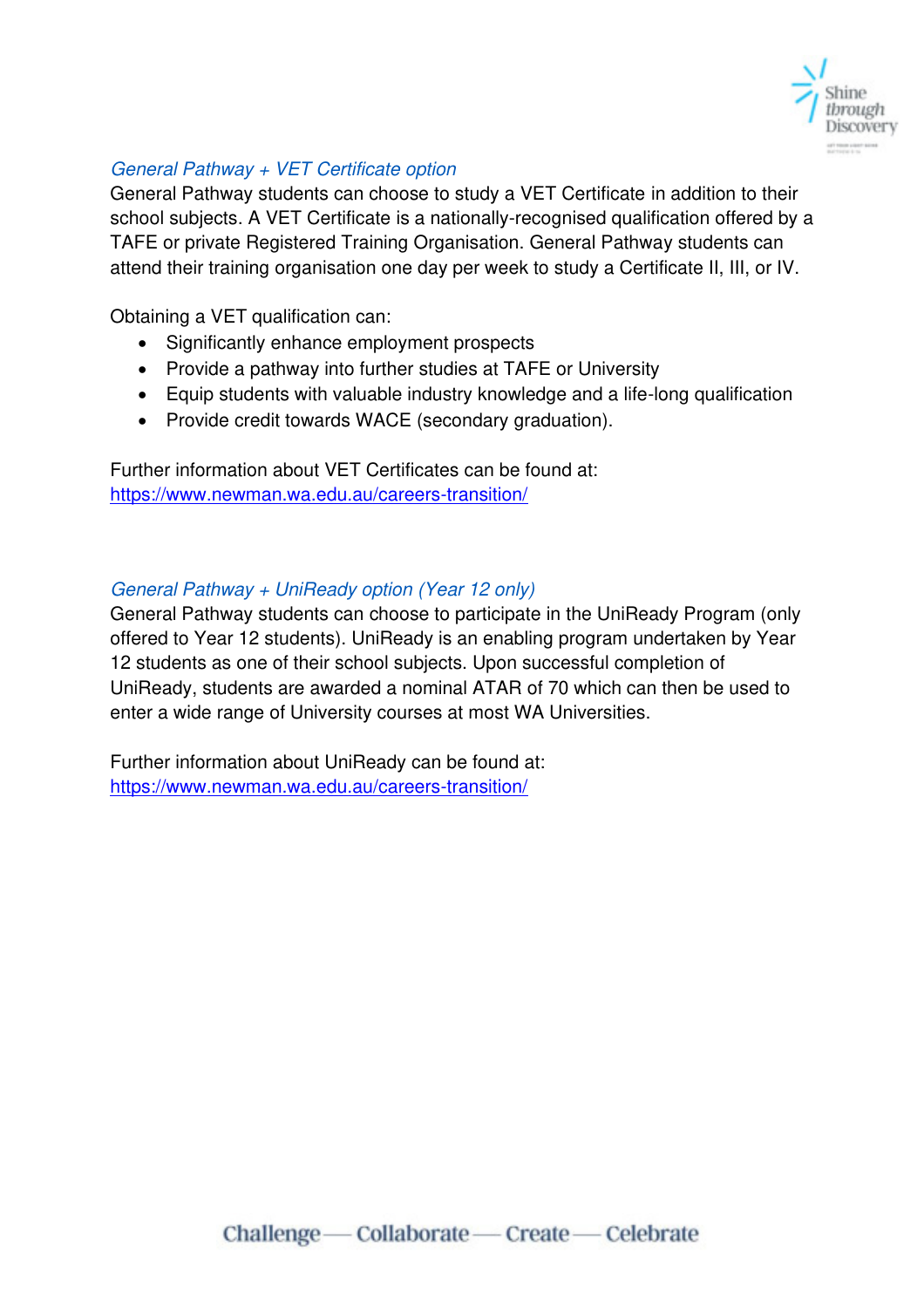

# <span id="page-6-0"></span>General Pathway summary

A summary of the various options for General Pathway students appears below.

| <b>General Pathway summary</b> |                                                                                                                                                                       |  |  |
|--------------------------------|-----------------------------------------------------------------------------------------------------------------------------------------------------------------------|--|--|
|                                | Select mostly / all General subjects for Year 11.                                                                                                                     |  |  |
| Year 10                        | Students might select 1-2 ATAR subjects if they meet the<br>prerequisites and if they require those subjects for University courses.                                  |  |  |
|                                | Apply for work experience for Year 11 (if desired).<br>Apply for a VET Certificate for Year 11 (if desired)                                                           |  |  |
|                                |                                                                                                                                                                       |  |  |
|                                | Undertake mostly General level subjects, perhaps with 1-2 ATAR<br>subjects if required for University courses.                                                        |  |  |
| Year <sub>11</sub>             | Option to participate in work experience one day per week.<br>Option to study a VET Certificate one day per week.                                                     |  |  |
|                                | Apply for UniReady in Year 12 (if desired)<br>Apply for work experience in Year 12 (if desired)<br>Apply for a / another VET Certificate in Year 12 (if desired)      |  |  |
|                                |                                                                                                                                                                       |  |  |
| Year <sub>12</sub>             | Undertake mostly General level subjects, perhaps with 1-2 ATAR<br>subjects if required for University courses.                                                        |  |  |
|                                | Option to participate in work experience one day per week.<br>Option to study a VET Certificate one day per week.<br>Option to participate in the UniReady Program.   |  |  |
|                                | ↓                                                                                                                                                                     |  |  |
| <b>After</b><br>school         | Apply to University for selected courses.<br>Apprenticeship / Traineeship.<br>Further study at TAFE or other Registered Training Organisation.<br>Entry to workforce. |  |  |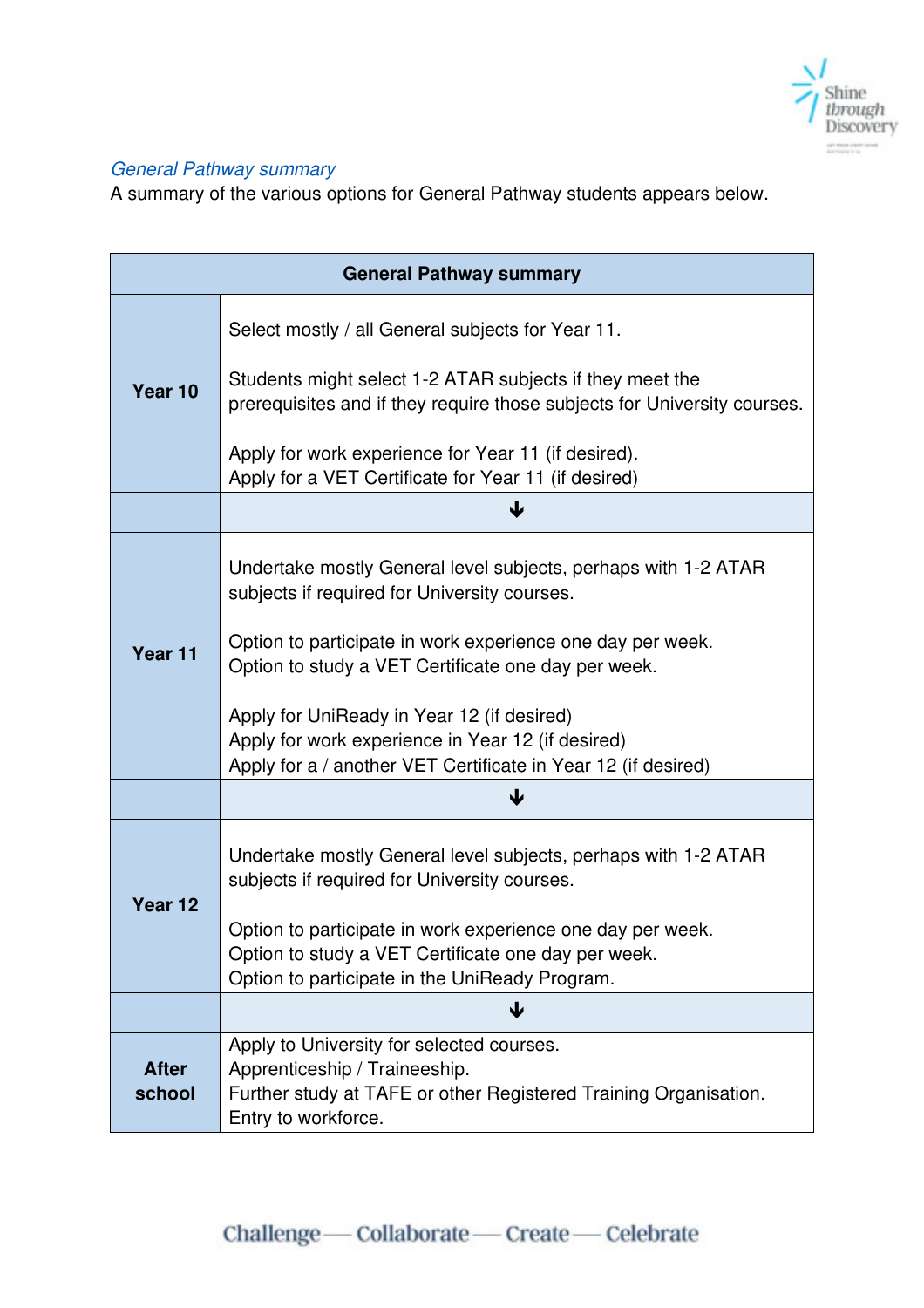

#### <span id="page-7-0"></span>**Entry to University courses**

Many students at Newman College aspire to University entry after school. Traditionally, University was only open to those students who undertook the ATAR Pathway and passed the necessary examinations. This is no longer the case.

School students can now enter University in three ways, which are outlined below.

#### <span id="page-7-1"></span>University entry via ATAR Pathway

Students can study at least 4 ATAR subjects in Year 11, and at least 4 ATAR subjects in Year 12. They must also ensure that they pass any prerequisite subjects for desired University courses. School students can then use the ATAR generated from their ATAR subjects to enter University.

ATARs required for entry to University courses can be found here: <https://www.tisc.edu.au/static/statistics/cutoff-rank/cutoff-index.tisc>

Prerequisite ATAR subjects for University courses can be found here: <https://www.tisc.edu.au/static/guide/prerequisites-index.tisc>

#### <span id="page-7-2"></span>University entry via Certificate IV +  $ATAR$  English

Students can study mostly General subjects in Year 11 and 12, possibly combined with 1-2 ATAR subjects if they require those ATAR subjects to meet a prerequisite for a University course. One of these ATAR subjects must be English ATAR. In addition, students can complete a Certificate IV qualification whilst at school. The combination of Certificate IV qualification and English ATAR will meet the minimum entry requirement for University.

#### <span id="page-7-3"></span>University entry via UniReady

Students can participate in the UniReady Program in Year 12, combined with mostly General-level subjects (or 1-2 ATAR subjects if those ATAR subjects are required to meet a University prerequisite). Upon successful completion of the UniReady Program at the end of Year 12, students are awarded a nominal ATAR of 70 and can use this to apply to University.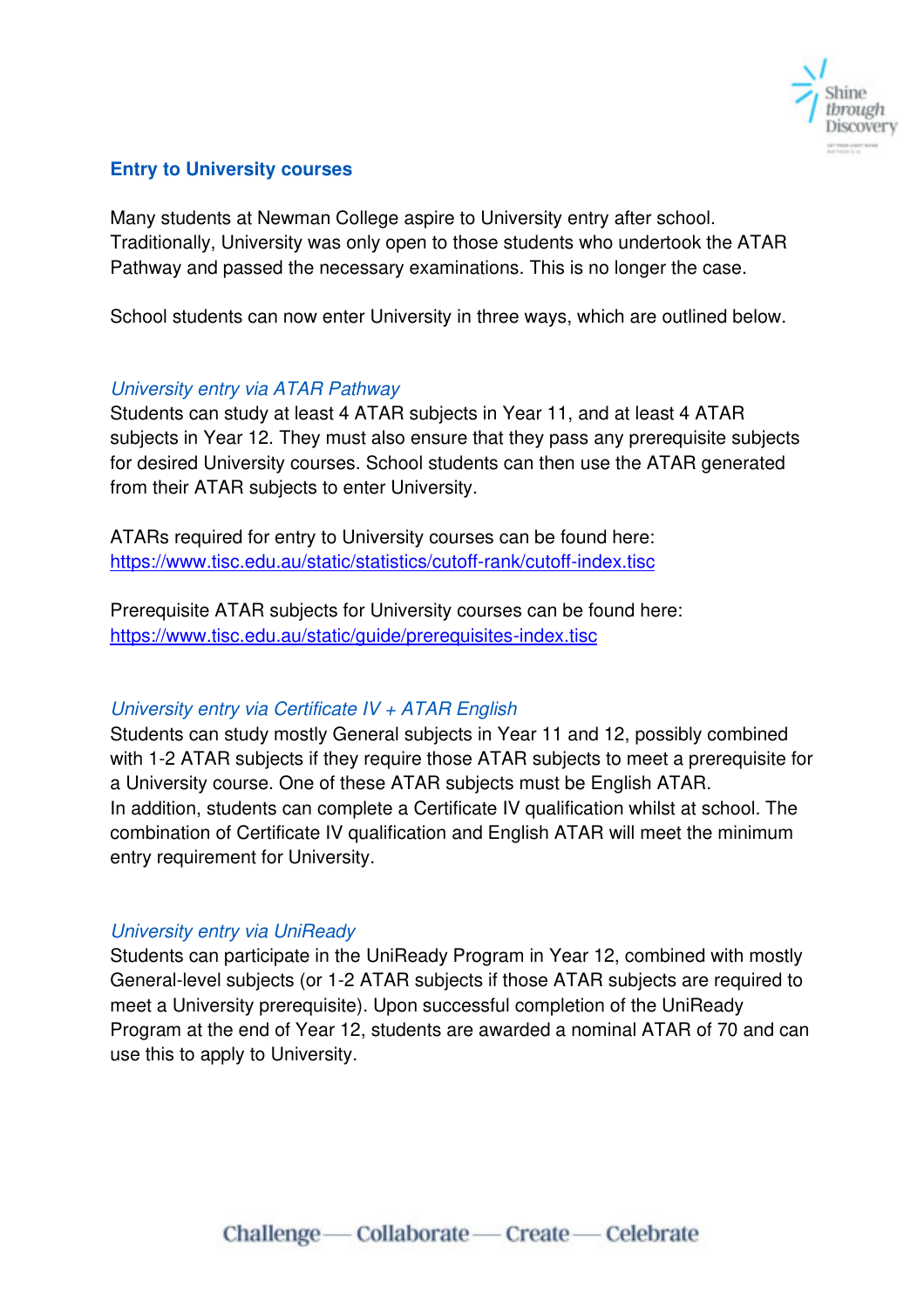

# <span id="page-8-0"></span>**Changing Pathways**

Students can change their pathway in Year 11 and 12. Permitted and non-permitted changes to pathways are detailed below.

| Year 11                                     |    | Year 12                                      | <b>Status</b>                                                                                               |
|---------------------------------------------|----|----------------------------------------------|-------------------------------------------------------------------------------------------------------------|
| <b>ATAR Pathway</b>                         | to | <b>General Pathway</b>                       | Permitted                                                                                                   |
| <b>ATAR Pathway</b>                         | to | General Pathway +<br>work experience         | <b>Permitted</b>                                                                                            |
| <b>ATAR Pathway</b>                         | to | General Pathway +<br><b>VET Certificate</b>  | Permitted, however, the<br>student can only select<br><b>VET Certificates with a</b><br>duration of 1 year. |
| <b>ATAR Pathway</b>                         | to | General Pathway +<br><b>UniReady Program</b> | <b>Permitted</b>                                                                                            |
| <b>General Pathway</b>                      | to | <b>ATAR Pathway</b>                          | Not permitted                                                                                               |
| General Pathway +<br>work experience        | to | <b>ATAR Pathway</b>                          | Not permitted                                                                                               |
| General Pathway +<br><b>VET Certificate</b> | to | <b>ATAR Pathway</b>                          | Not permitted                                                                                               |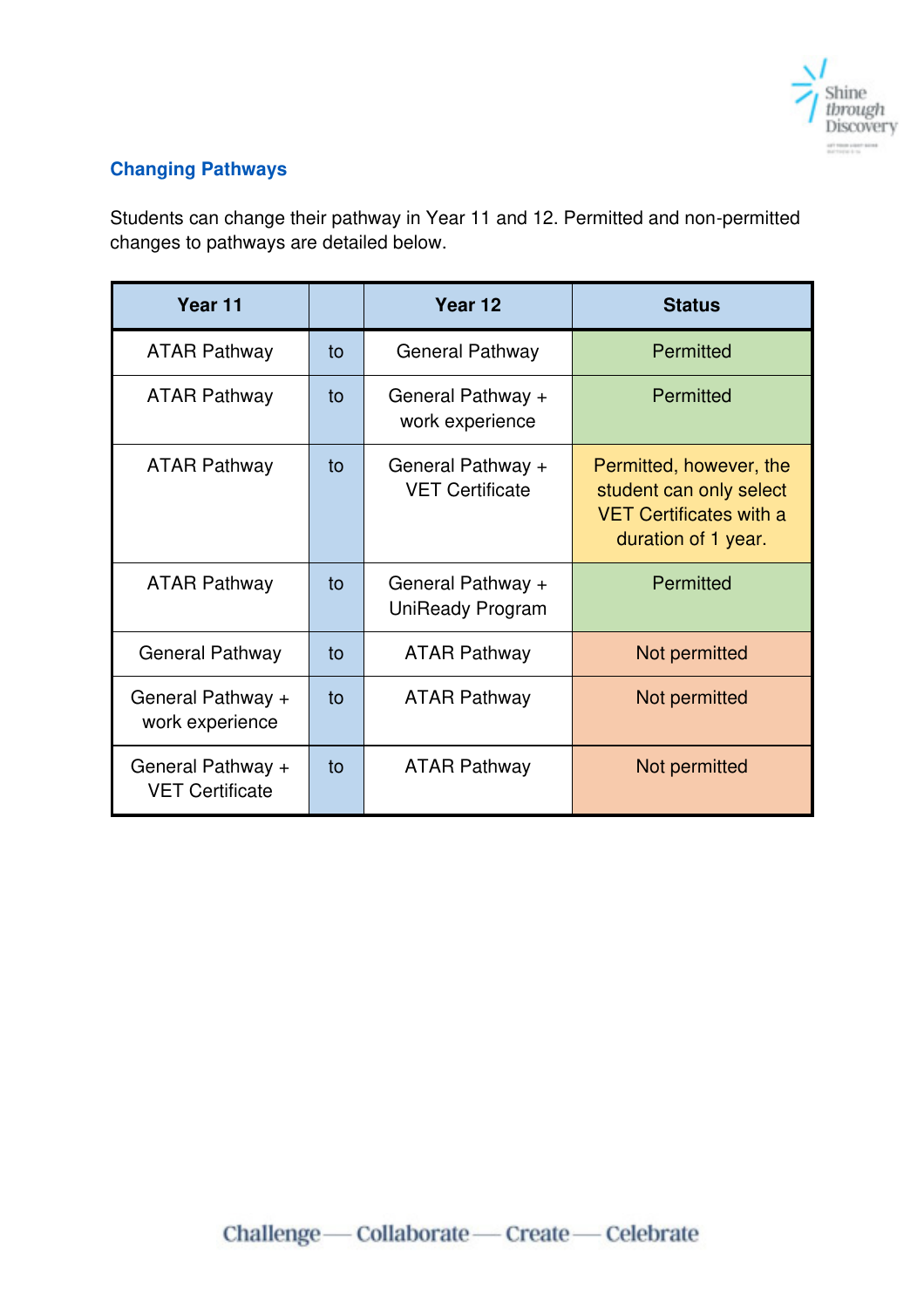

#### <span id="page-9-0"></span>**Overview of the Pathways support program at Newman College**

The Pathways support program at Newman College begins formally in Year 9 and continues throughout the senior years. The College provides a streamlined and comprehensive program to assist our students in making sensible, well-informed decisions about their future.

The following pages provide a summary of the process.

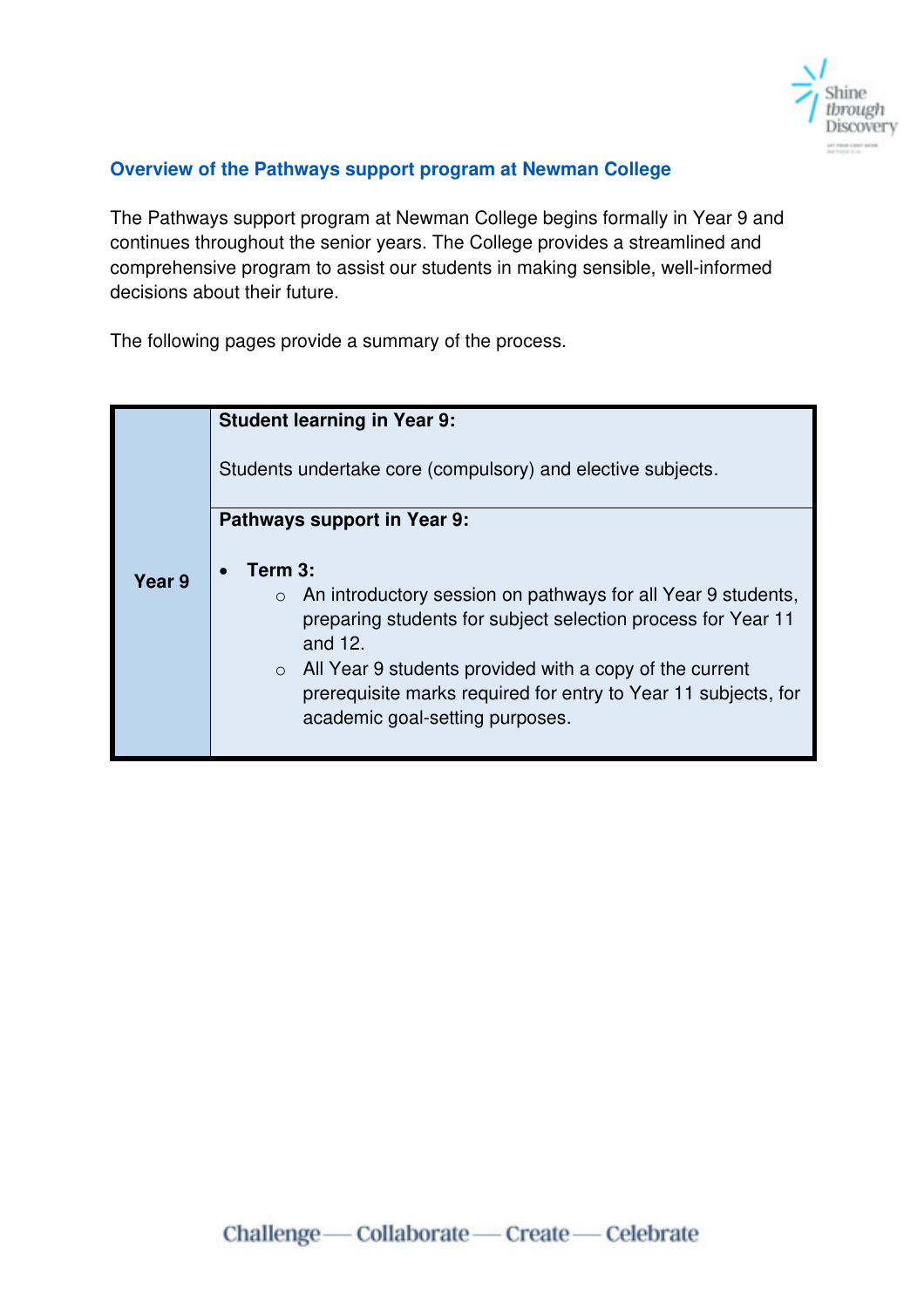

|         | <b>Student learning in Year 10:</b>                                                                                                                                                                                                                        |  |  |  |  |  |  |
|---------|------------------------------------------------------------------------------------------------------------------------------------------------------------------------------------------------------------------------------------------------------------|--|--|--|--|--|--|
|         | Students undertake core (compulsory) and elective subjects.<br>Some students may elect to exit school during (or at the end of) Year<br>10. This is done in consultation with the relevant Leader of Wellbeing<br>and Leader of Pathways and Partnerships. |  |  |  |  |  |  |
|         | Pathways support in Year 10:                                                                                                                                                                                                                               |  |  |  |  |  |  |
|         |                                                                                                                                                                                                                                                            |  |  |  |  |  |  |
|         |                                                                                                                                                                                                                                                            |  |  |  |  |  |  |
|         | Term 1:                                                                                                                                                                                                                                                    |  |  |  |  |  |  |
|         | Year 10s provided with an introduction to the subject<br>$\circ$                                                                                                                                                                                           |  |  |  |  |  |  |
|         | selection process.                                                                                                                                                                                                                                         |  |  |  |  |  |  |
|         |                                                                                                                                                                                                                                                            |  |  |  |  |  |  |
|         | Term 2:<br>$\bullet$                                                                                                                                                                                                                                       |  |  |  |  |  |  |
| Year 10 | Year 10s provided with their subject selection research<br>$\circ$                                                                                                                                                                                         |  |  |  |  |  |  |
|         | booklet.                                                                                                                                                                                                                                                   |  |  |  |  |  |  |
|         | $\circ$ Year 10 parents and students provided with subject selection                                                                                                                                                                                       |  |  |  |  |  |  |
|         | information and prerequisites at the parent evening.                                                                                                                                                                                                       |  |  |  |  |  |  |
|         | Students and parents also attend the Newman College                                                                                                                                                                                                        |  |  |  |  |  |  |
|         | Careers Expo evening.                                                                                                                                                                                                                                      |  |  |  |  |  |  |
|         | $\circ$ Students begin the process of selecting subjects for Year 11,                                                                                                                                                                                      |  |  |  |  |  |  |
|         | in consultation with parents and dedicated subject selection                                                                                                                                                                                               |  |  |  |  |  |  |
|         | mentor teachers.                                                                                                                                                                                                                                           |  |  |  |  |  |  |
|         |                                                                                                                                                                                                                                                            |  |  |  |  |  |  |
|         | Term 3:                                                                                                                                                                                                                                                    |  |  |  |  |  |  |
|         | $\bullet$                                                                                                                                                                                                                                                  |  |  |  |  |  |  |
|         | Early in the term, Year 10s have finalised and submitted<br>$\circ$                                                                                                                                                                                        |  |  |  |  |  |  |
|         | their subject choices for Year 11.                                                                                                                                                                                                                         |  |  |  |  |  |  |
|         | $\circ$ For General Pathway students, the opportunity is offered to                                                                                                                                                                                        |  |  |  |  |  |  |
|         | apply for Onsite (work experience) and/or a TAFE                                                                                                                                                                                                           |  |  |  |  |  |  |
|         | qualification (studied at school).                                                                                                                                                                                                                         |  |  |  |  |  |  |
|         |                                                                                                                                                                                                                                                            |  |  |  |  |  |  |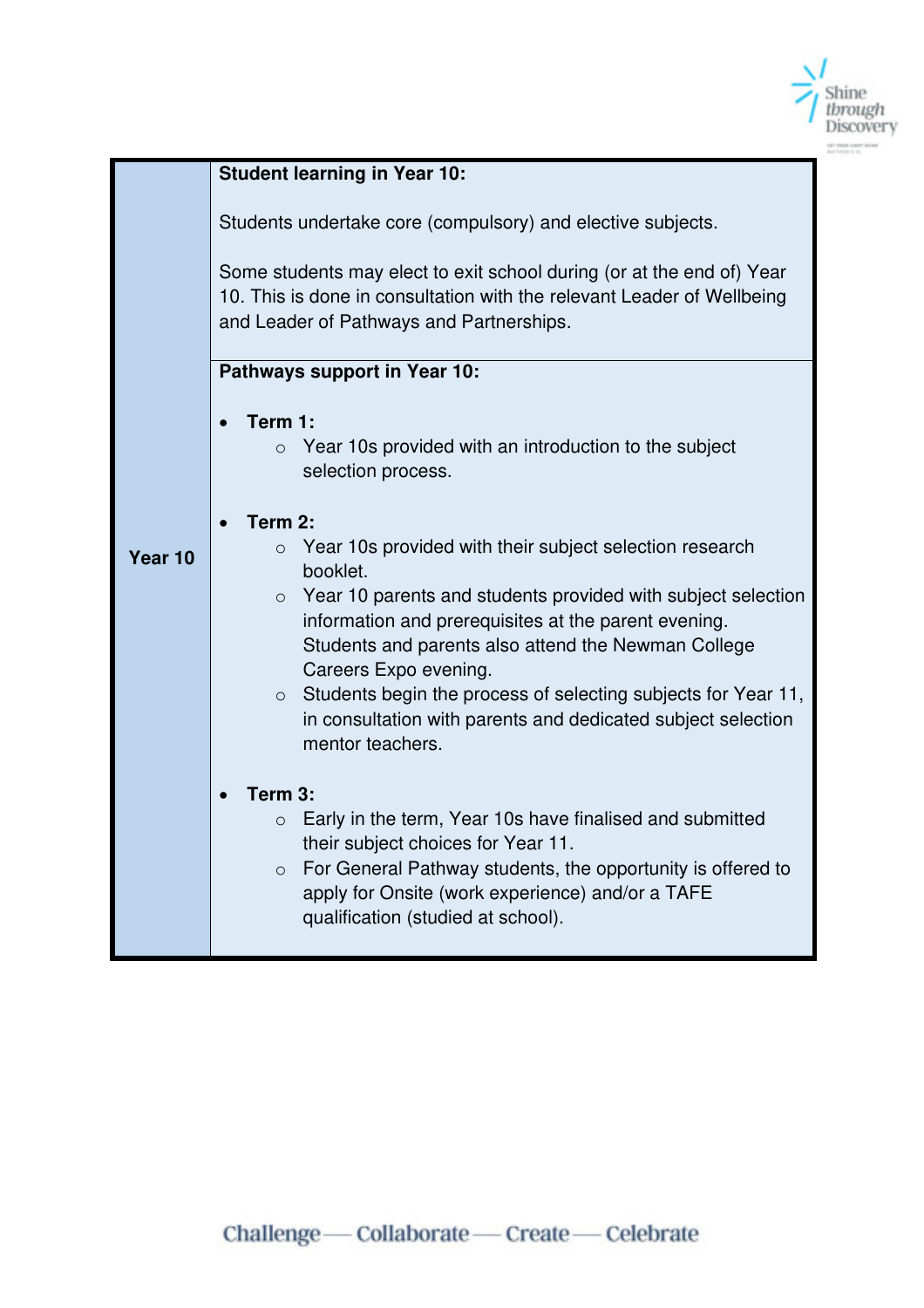

|         | <b>Student learning in Year 11:</b>                                                                                                                                                                                                                            |  |  |  |
|---------|----------------------------------------------------------------------------------------------------------------------------------------------------------------------------------------------------------------------------------------------------------------|--|--|--|
|         | Students undertake their selected pathway.                                                                                                                                                                                                                     |  |  |  |
|         | Eligible students also undertake Onsite (work experience) and/or a<br>TAFE qualification (whilst still at school).                                                                                                                                             |  |  |  |
|         | Some students may elect to exit school during (or at the end of) Year<br>11. This is done in consultation with the relevant Leader of Wellbeing<br>and the Leader of Pathways and Partnerships.                                                                |  |  |  |
| Year 11 | <b>Pathways support in Year 11:</b>                                                                                                                                                                                                                            |  |  |  |
|         | Ongoing advice and support provided to all students regarding the<br>suitability of their chosen pathway, and post-school options.                                                                                                                             |  |  |  |
|         | Term 2:                                                                                                                                                                                                                                                        |  |  |  |
|         | Students have the opportunity to attend the Newman<br>$\circ$<br>College Careers Expo, and meet with universities, training<br>providers, and employers.<br>The UniReady Program is advertised to Year 11 students,<br>$\circ$<br>for commencement in Year 12. |  |  |  |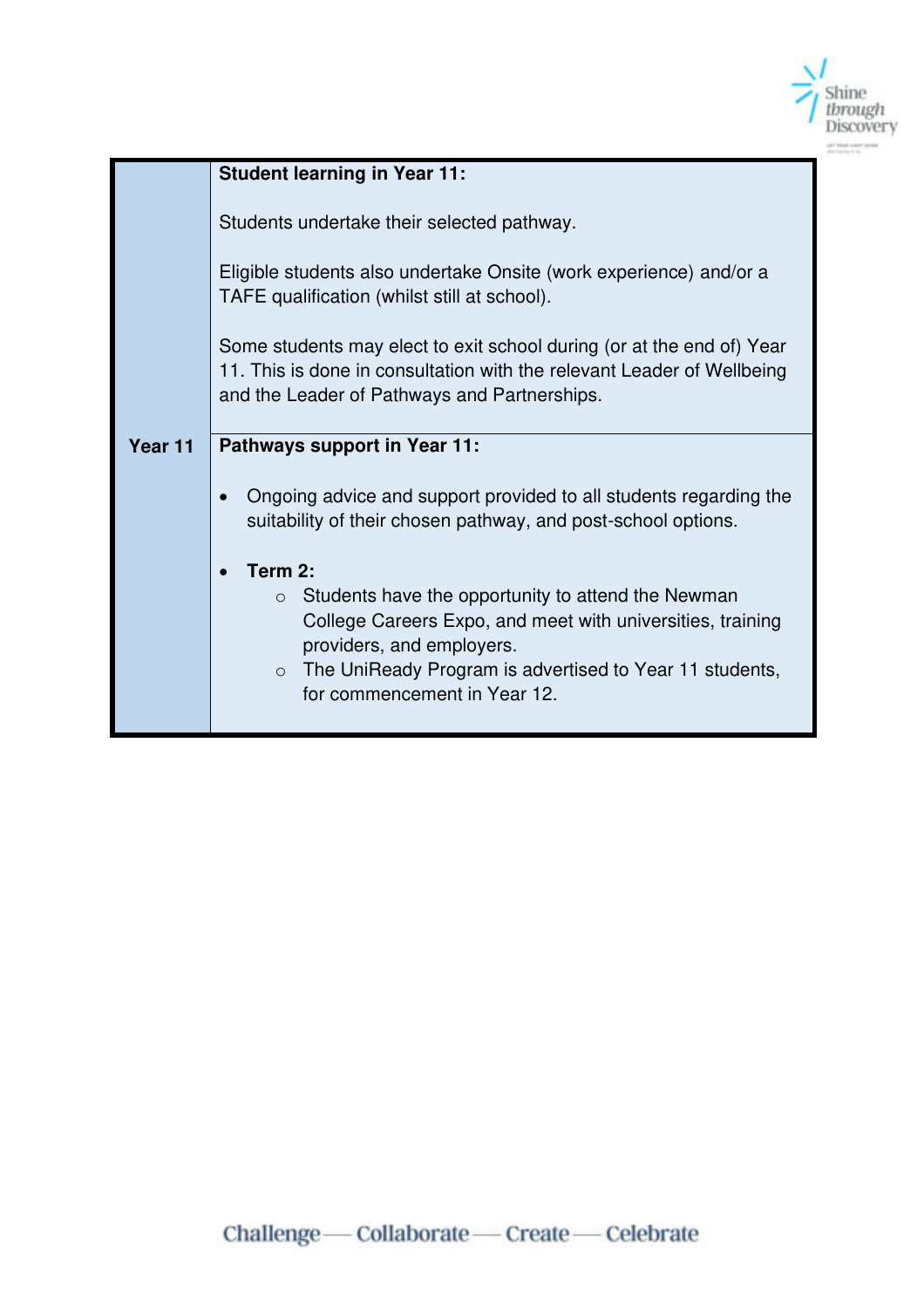

|         | <b>Student learning in Year 12:</b>                                                                                              |  |  |  |  |  |
|---------|----------------------------------------------------------------------------------------------------------------------------------|--|--|--|--|--|
|         |                                                                                                                                  |  |  |  |  |  |
|         | Students undertake their selected pathway.                                                                                       |  |  |  |  |  |
|         |                                                                                                                                  |  |  |  |  |  |
|         | Eligible students also undertake Onsite (work experience) and/or a                                                               |  |  |  |  |  |
|         | TAFE qualification (whilst still at school), and/or the UniReady                                                                 |  |  |  |  |  |
|         | Program.                                                                                                                         |  |  |  |  |  |
|         | Some students may elect to exit school before completing Year 12.                                                                |  |  |  |  |  |
|         | This is done in consultation with the relevant Leader of Wellbeing and                                                           |  |  |  |  |  |
|         | the Leader of Pathways and Partnerships.                                                                                         |  |  |  |  |  |
|         |                                                                                                                                  |  |  |  |  |  |
|         | Pathways support in Year 12:                                                                                                     |  |  |  |  |  |
|         | Ongoing advice and support provided to all students regarding the                                                                |  |  |  |  |  |
| Year 12 | suitability of their chosen pathway, and post-school options.                                                                    |  |  |  |  |  |
|         |                                                                                                                                  |  |  |  |  |  |
|         | Term 2:<br>$\bullet$                                                                                                             |  |  |  |  |  |
|         | Students have the opportunity to attend the Newman College<br>$\circ$                                                            |  |  |  |  |  |
|         | Careers Expo, and meet with universities, training providers,                                                                    |  |  |  |  |  |
|         | and employers.                                                                                                                   |  |  |  |  |  |
|         | Term 3:                                                                                                                          |  |  |  |  |  |
|         | University representatives visit Newman College.<br>$\circ$                                                                      |  |  |  |  |  |
|         | University-bound students provided with information on<br>$\circ$                                                                |  |  |  |  |  |
|         | selecting and applying for University courses.                                                                                   |  |  |  |  |  |
|         | Non-University students provided with information about<br>$\circ$<br>selecting and applying for other post-school destinations. |  |  |  |  |  |
|         | Year 12 students attend the Industry Breakfast, a networking<br>$\circ$                                                          |  |  |  |  |  |
|         | and careers event at the College.                                                                                                |  |  |  |  |  |
|         |                                                                                                                                  |  |  |  |  |  |